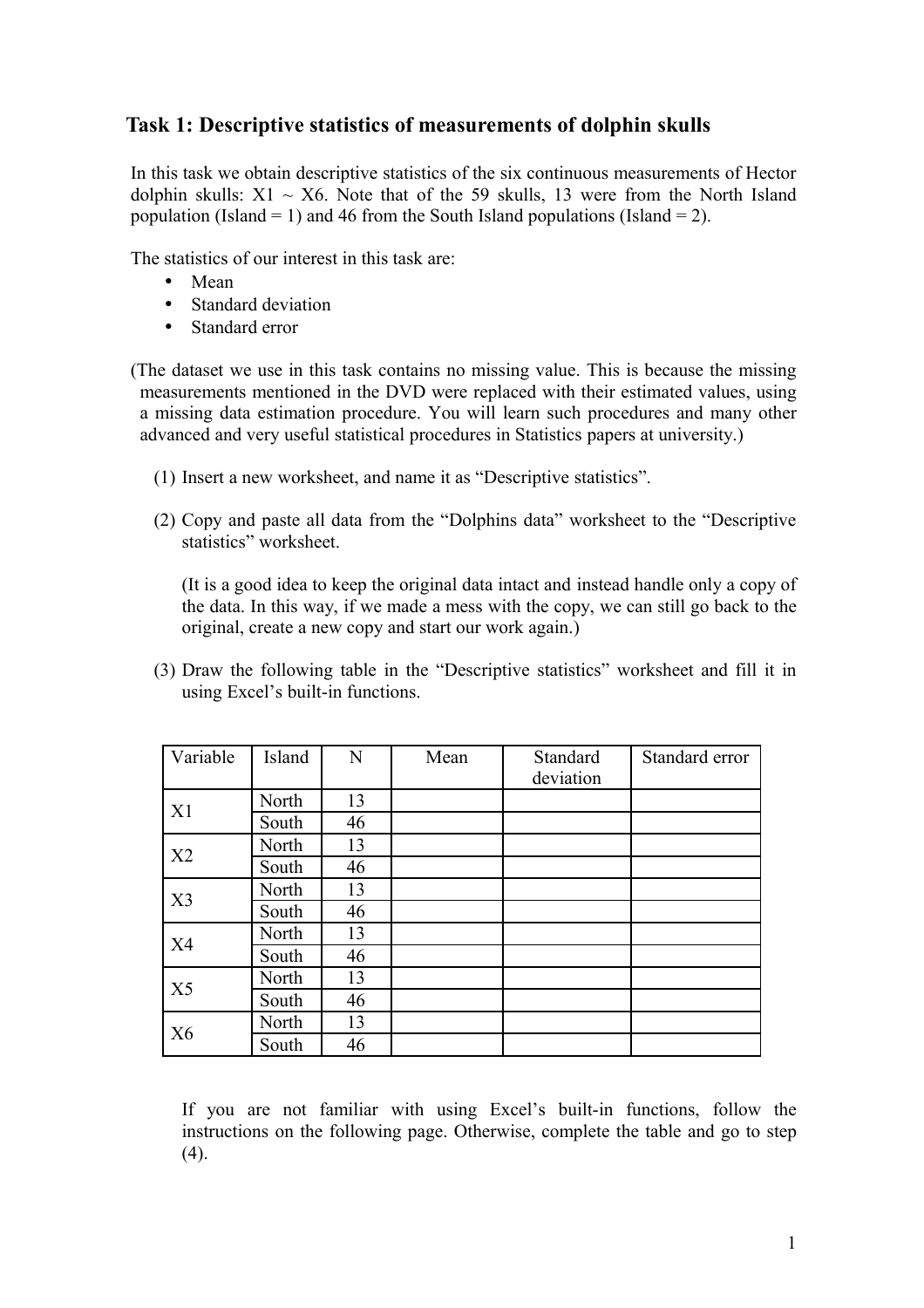Select the first cell in the "Mean" column and click on  $f_x$  (Insert function) icon beside the formula bar.

(Clicking on  $f_x$  icon lets Excel know that we use one of its built-in functions.)

| [적] | Eile<br>Edit | View              | Insert<br>Format | Tools | StatPro<br>Data                           | Window<br>Help                                    |   |
|-----|--------------|-------------------|------------------|-------|-------------------------------------------|---------------------------------------------------|---|
|     |              |                   | B<br>La          |       | $\Sigma - \frac{\Delta}{2}$   [1] $\odot$ | $\frac{1}{2}$   Arial                             |   |
|     |              | a<br>$\bullet$ al |                  |       |                                           | <b>「high dividend you with Changes End Review</b> |   |
|     | L2           |                   | fx               |       |                                           |                                                   |   |
|     | H            |                   | J                | Κ     |                                           | M                                                 | N |
| 1   |              | Variable          | Island           | Ν     | Mean                                      | Standard deviation Standard error                 |   |
| 2   |              | Х1                | North            | 13    |                                           |                                                   |   |
| 3   |              |                   | South            | 46    |                                           |                                                   |   |
| 4   |              | Х2                | North            | 13    |                                           |                                                   |   |
| 5   |              |                   | South            | 46    |                                           |                                                   |   |
| 6   |              | XЗ                | North            | 13    |                                           |                                                   |   |
| 7   |              |                   | South            | 46    |                                           |                                                   |   |
| 8   |              | X4                | North            | 13    |                                           |                                                   |   |
| 9   |              |                   | South            | 46    |                                           |                                                   |   |
| 10  |              | Χ5                | North            | 13    |                                           |                                                   |   |
| 11  |              |                   | South            | 46    |                                           |                                                   |   |
| 12  |              | XБ                | North            | 13    |                                           |                                                   |   |
| 13  |              |                   | South            | 46    |                                           |                                                   |   |
|     |              |                   |                  |       |                                           |                                                   |   |

Select **AVERAGE** function in **Statistical** category as shown below.

| <b>Insert Function</b>                                                                                                                                             |  |  |  |  |  |
|--------------------------------------------------------------------------------------------------------------------------------------------------------------------|--|--|--|--|--|
| Search for a function:                                                                                                                                             |  |  |  |  |  |
| Type a brief description of what you want to do and then<br>Go<br>click Go                                                                                         |  |  |  |  |  |
| Or select a category: Statistical                                                                                                                                  |  |  |  |  |  |
| Select a function:                                                                                                                                                 |  |  |  |  |  |
| AVEDEV<br><b>AVERAGE</b><br>AVERAGEA<br><b>BETADIST</b><br><b>BETAINV</b><br><b>BINOMDIST</b><br>CHIDIST                                                           |  |  |  |  |  |
| AVERAGE(number1,number2,)<br>Returns the average (arithmetic mean) of its arguments, which can be<br>numbers or names, arrays, or references that contain numbers. |  |  |  |  |  |
| Help on this function<br>Cancel<br>ОК                                                                                                                              |  |  |  |  |  |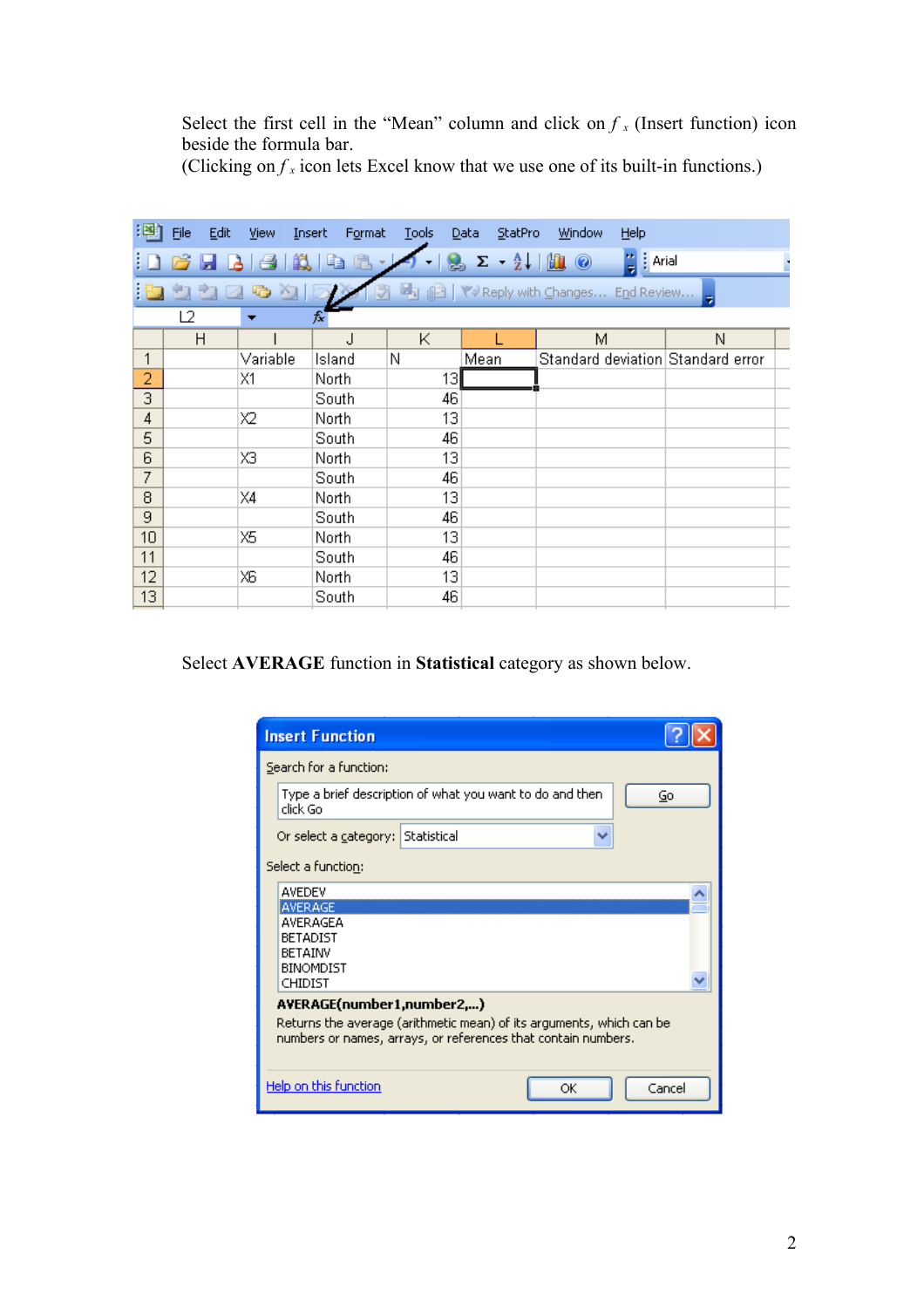Select the first 13 values of X1 variable with Island  $= 1$ , i.e. the X1 values of the sample from the North Island population, as shown below, and click on **OK.**

| <b>Function Arguments</b>                                                                                                                                                                                                                                      |                                   |  |  |  |  |  |
|----------------------------------------------------------------------------------------------------------------------------------------------------------------------------------------------------------------------------------------------------------------|-----------------------------------|--|--|--|--|--|
| <b>AVERAGE</b>                                                                                                                                                                                                                                                 |                                   |  |  |  |  |  |
| Number1   B2:B14                                                                                                                                                                                                                                               | $\mathbf{E}$ = {284;287;296;300;3 |  |  |  |  |  |
| Number <sub>2</sub>                                                                                                                                                                                                                                            | $\mathbf{E}$ = number             |  |  |  |  |  |
| $= 304.5384615$<br>Returns the average (arithmetic mean) of its arguments, which can be numbers or names,<br>arrays, or references that contain numbers.<br><b>Number1:</b> number1, number2, are 1 to 30 numeric arguments for which you want<br>the average. |                                   |  |  |  |  |  |
| Formula result =                                                                                                                                                                                                                                               | 304.5384615                       |  |  |  |  |  |
| Help on this function                                                                                                                                                                                                                                          | Cancel<br>ОK                      |  |  |  |  |  |

This displays 304.5, the mean of X1 from the North Island population, in the cell.

Move into the next cell in the "Mean" column, and repeat the same steps to calculate the mean of X1 for the South Island populations. Choose the 46 values of  $X1$  with Island = 2 this time.

Repeat the above steps to complete calculating all mean values for the "Mean" column.

Move into cells in the "Standard deviation" column, and repeat the above steps but select **STDEV** function this time in **Statistical** category, instead of **AVERAGE** function. Complete the cells in the "Standard deviation" column.

(4) Move into the first cell in the "Standard error" column, and calculate the value using: Standard error = Standard deviation N <sup>=</sup> Standard deviation/SQRT(N)

|                 | $\sim$ <b>X <math>\sim</math> <math>\kappa</math></b> = M2/SQRT(K2)<br><b>STDEV</b> |        |     |       |                                   |                     |   |  |  |
|-----------------|-------------------------------------------------------------------------------------|--------|-----|-------|-----------------------------------|---------------------|---|--|--|
|                 |                                                                                     | . I    | Κ   |       | М                                 | Ν                   | 0 |  |  |
|                 | Variable                                                                            | Island | Ν   | Mean  | Standard deviation Standard error |                     |   |  |  |
| 2               | X1                                                                                  | North  | 13] | 304.5 |                                   | 10.96 = M2/SQRT(K2) |   |  |  |
| 3               |                                                                                     | South  | 46  | 281.6 | 9.97                              |                     |   |  |  |
| 4               | X2                                                                                  | North  | 131 | 60.4  | 2.63                              |                     |   |  |  |
| 5               |                                                                                     | South  | 46  | 50.5  | 2.84                              |                     |   |  |  |
| 6               | XЗ                                                                                  | North  | 13  | 153.0 | 6.19                              |                     |   |  |  |
| 7               |                                                                                     | South  | 46  | 137.6 | 5.96                              |                     |   |  |  |
| 8               | X4                                                                                  | North  | 13  | 157.4 | 5.36                              |                     |   |  |  |
| 9               |                                                                                     | South  | 46  | 142.1 | 6.04                              |                     |   |  |  |
| 10 <sup>1</sup> | X5                                                                                  | North  | 13  | 245.8 | 7.69                              |                     |   |  |  |
| 11              |                                                                                     | South  | 46  | 222.9 | 8.48                              |                     |   |  |  |
| 12 <sub>2</sub> | IXG.                                                                                | North  | 13. | 86.5  | 4.18                              |                     |   |  |  |
| 13              |                                                                                     | South  | 46  | 77.9  | 4.01                              |                     |   |  |  |